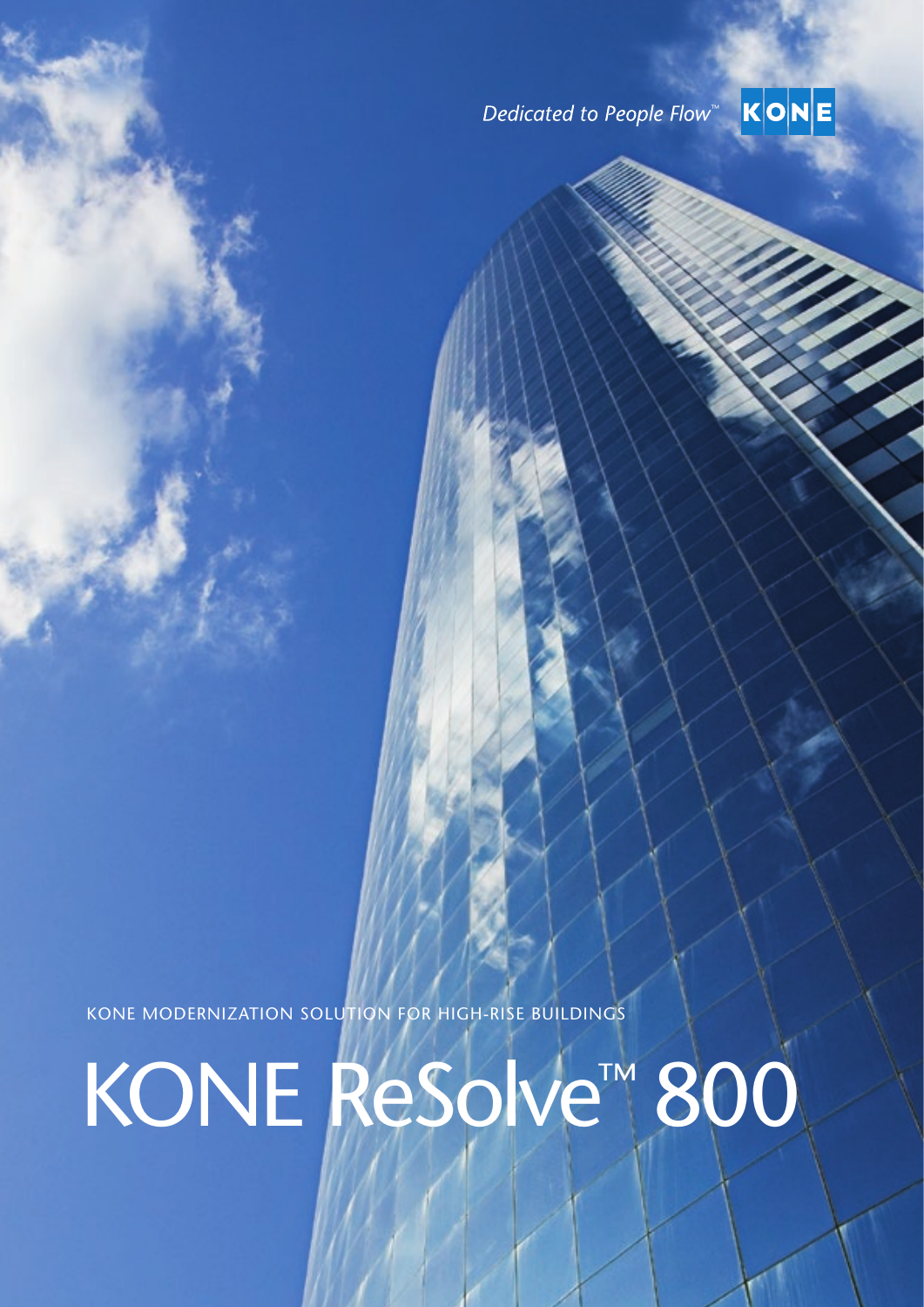**The KONE ReSolve™ 800 package includes:**

**Modern electrification system**

**Drive for any elevator motor**

2

**Full collective or destination control based group controller**

**New signalization which fits the building design**

To make your modernization project complete, you can also choose modular options such as a new car, doors, signalization and a monitoring system.

> **I** ٠

N N

H N

N

u

'n N

×

×

Ĥ

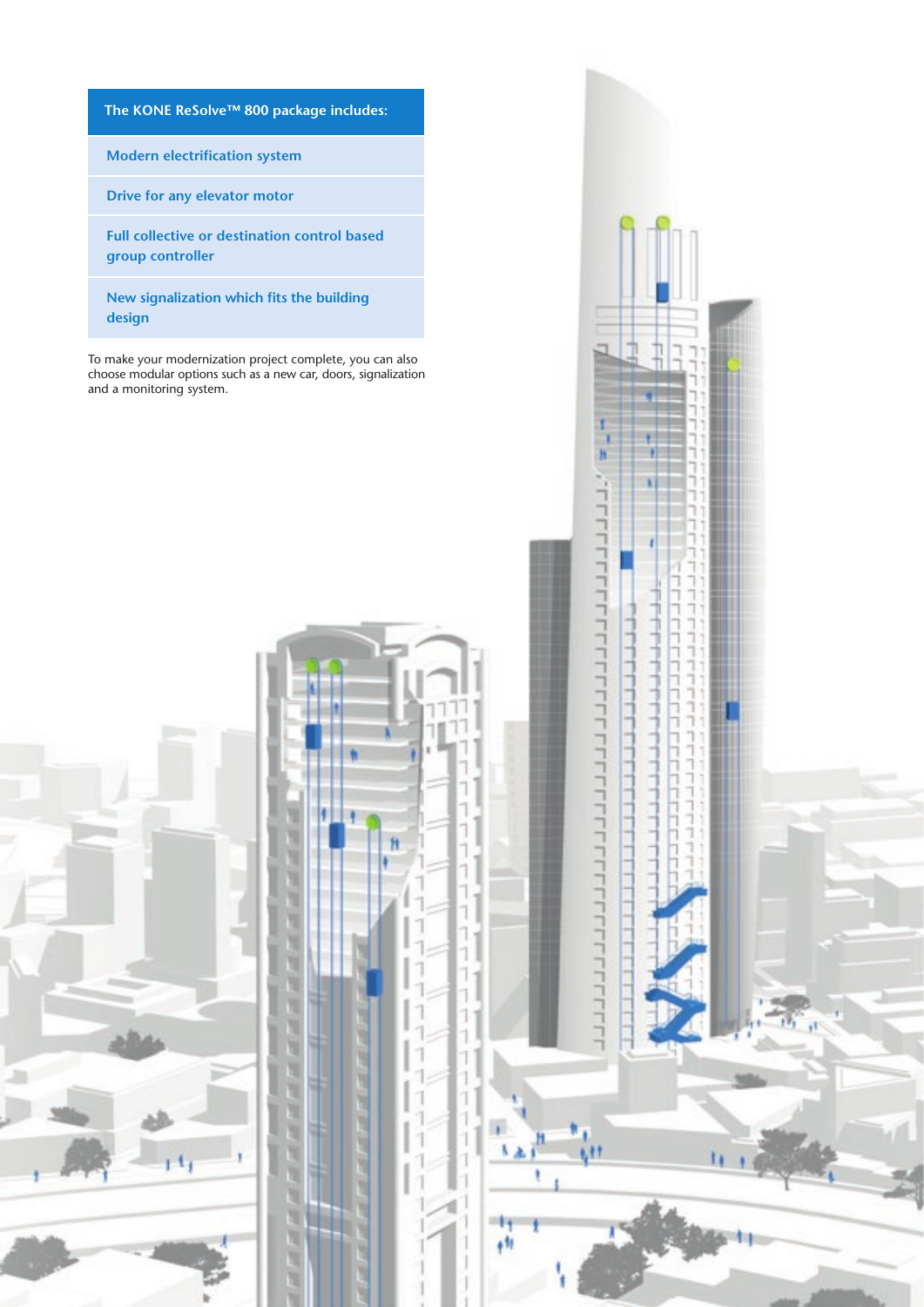# Create value for your building with improved people flow

The best way to increase the performance, reliability, safety and energy-efficiency of an old elevator is to modernize its electrification system.

Malfunctions in old elevators often result from wornout electrical components. Especially electromechanical components, such as relays and contactors, have a limited lifetime.

The KONE ReSolve™ 800 is a complete drive and electrification modernization solution for elevators in high rise buildings. Modernization with KONE ReSolve 800 improves reliability, safety and energy-efficiency. It is available with a choice of regenerative drives for both AC and DC motor applications. The KONE Unity Drive is for DC motor applications and the KONE Regenerative Drive is for asynchronous AC motor applications. For AC applications, KONE ReSolve 800 offers the possibility to replace the electrification now and the hoisting machine later with the KONE EcoDisc®.

The KONE ReSolve 800 is designed to interface easily with many types of pre-engineered elevator components, thus ensuring fast, trouble-free installation and reducing elevator downtime and disturbance to building visitors.



## **Main features of KONE ReSolve 800**

|                                   | <b>KONE UNITY DRIVE (KDD)</b> | <b>KONE REGENERATIVE DRIVE (KDM)</b> |
|-----------------------------------|-------------------------------|--------------------------------------|
| <b>Existing machine</b>           | <b>Direct Current (DC)</b>    | AC gearless asynchronous motor       |
| <b>Elevator group</b>             | Up to 8 elevators             | Up to 8 elevators                    |
| <b>Regenerative functionality</b> | <b>Yes</b>                    | <b>Yes</b>                           |
| <b>Speed</b>                      | Up to 7.0 $m/s$               | Up to $6.0 \text{ m/s}$              |
| <b>Floors</b>                     | Up to $63$                    | Up to $63$                           |
| <b>Travel</b>                     | Up to $250 \text{ m}$         | Up to 250 m                          |

The main applications for the KONE ReSolve 800 are office, hotel, medical and residential buildings. It is especially suited for modernizing high-rise elevators.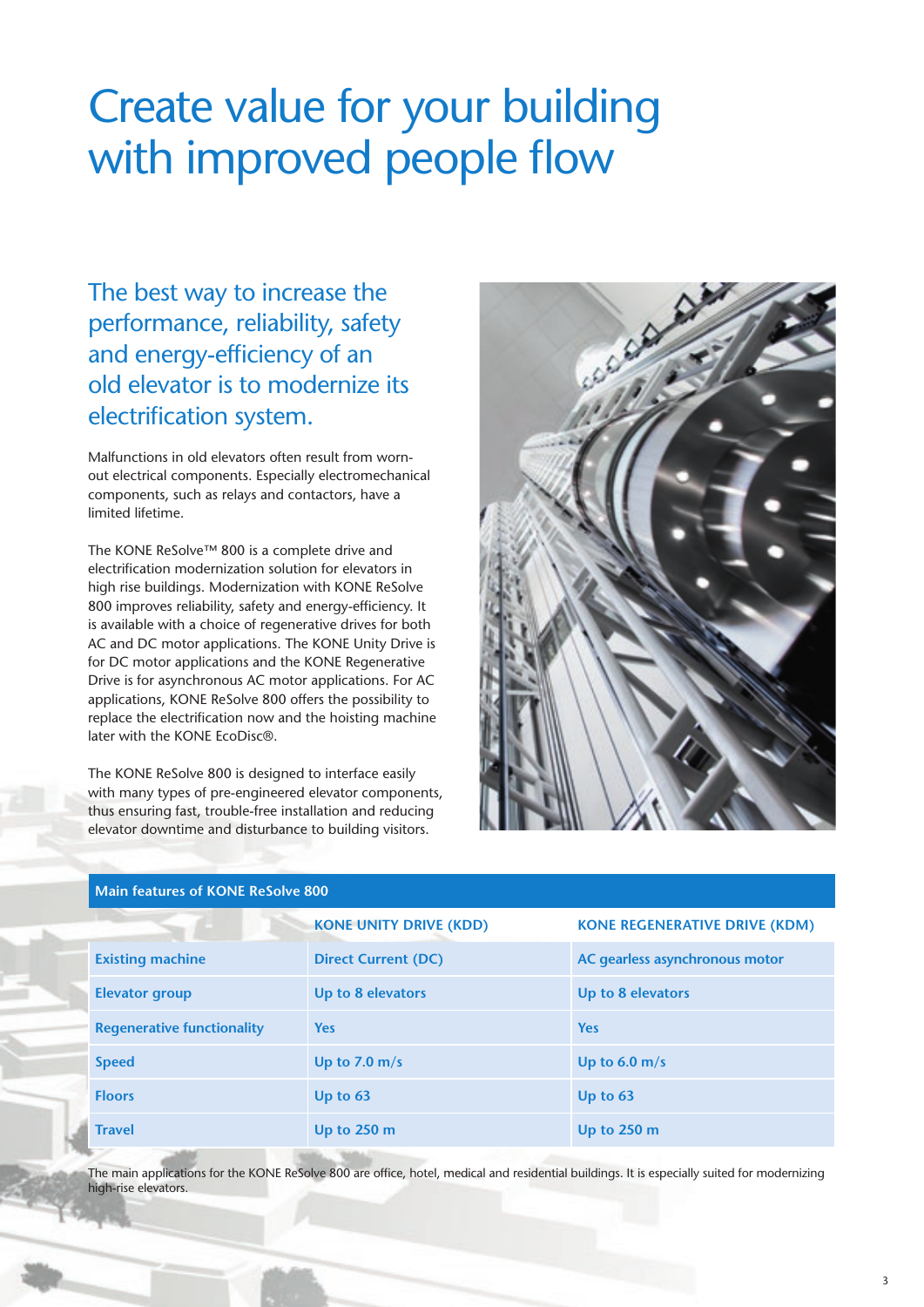# Improve people flow

Optimized dispatching decisions and landing call allocations with KONE ReSolve™ 800 results in up to 50% less waiting time than with conventional relay systems.

### **Destination control**

In buildings such as office buildings with intense traffic flow periods, KONE Destination, available as an option, helps cope efficiently with changing conditions. Its real-time control system alters the optimization routines during the day depending on the traffic intensity.

By grouping people going to the same floor, KONE Destination reduces intermediate stops, decreases crowding in the elevator, and speeds up passengers' travel to their destination. KONE Destination increases people flow efficiency through the lobby and increases comfort and peace of mind for passengers. The KONE Destination with hybrid configuration provides the performance of a modern destination control system and the ease of use of a conventional collective system.



Upgrading to the KONE Destination control system increases handling capacity without increasing the number of elevators.

# **Improve** performance

The KONE ReSolve 800, using the latest drive technology, improves the power factor and reduces harmonic distortions and power line disturbances.

The high power factor  $(> 0.95)$  minimizes the consumed power supply kVA compared to the lifting power. The active power is equal to the apparent power, minimizing power loss due to minimized reactive power. The high power factor also minimizes stress on the building's electrical supply system and can significantly reduce electricity consumption.

The low harmonics distortion (THDI < 8%) reduces the stress on building transformers and wiring and eliminates the need for additional equipment to isolate the source of the interference.



If the power factor is poor - if there is a lot of reactive power and less active power - there will be more heat loss and larger fuses will be required. With its high power factor, the KONE ReSolve 800 minimizes heat loss and increases the lifetime of the equipment.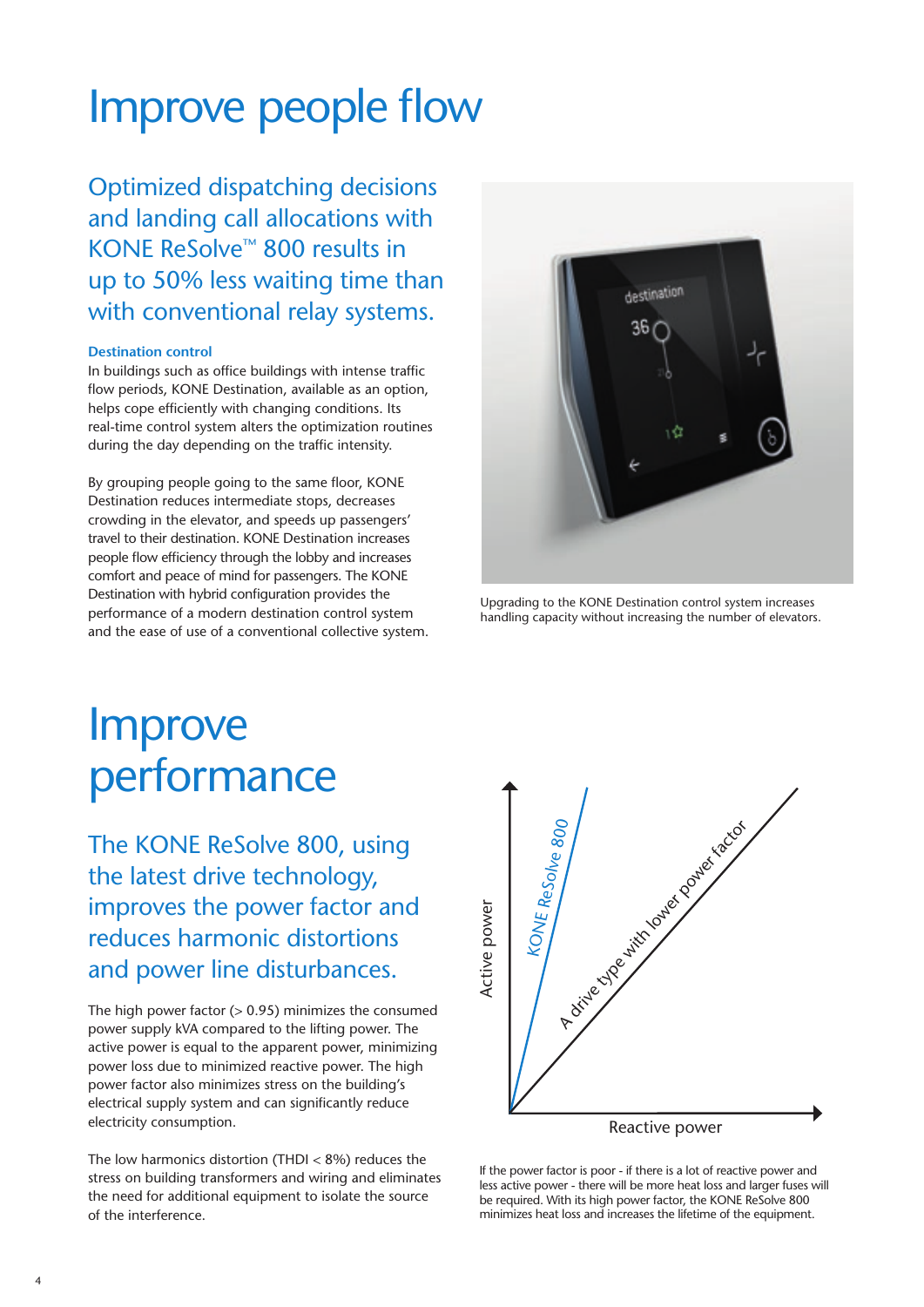# Improve safety

Modernizing the electrification system eliminates potential safety hazards.



One clearly visible result of modernization with the KONE ReSolve 800 is improved floor leveling, which increases safety and accessibility for passengers.

The KONE ReSolve 800 features a closed-loop control, which directly controls the current to the motor. It uses the actual speed and position of the elevator car in the hoistway in conjunction with car speed and location determined by a motor mounted digital encoder. A patented algorithm allows load compensation at both normal and leveling speeds. In many old elevators, the elevator may not stop level with the landing floor, which may cause accidents. With the KONE ReSolve 800 the leveling accuracy is improved. The KONE ReSolve 800 complies with EN81-1 A3 (Additional stopping device for uncontrolled movement protection).

KONE ReSolve 800 solutions replace the large numbers of relays in the existing installation with microprocessor control and simple yet safe main power circuits. The serial transmission technology results in significantly fewer wires in the elevator shaft, further improving the reliability of the equipment. KONE technicians can adjust the ride comfort to meet the level specified by the customer.

# KONE Modernization Overlay: For a smoother project from start to finish

During elevator modernization, you might expect people flow capacity to decrease when elevators are out of service or there are both old and new elevator groups operating in the same lobby area. With the KONE Modernization Overlay, you can eliminate capacity decrease during modernization and even increase people flow capacity while the first elevator is being modernized.

The KONE Modernization Overlay is a new group control system that is compatible with both old and new elevator systems. It ensures an integrated elevator group during the modernization project. Passengers use common landing stations for service requests to both old and new elevators.

**Elevator group handling capacity with and without Modernization Overlay** 

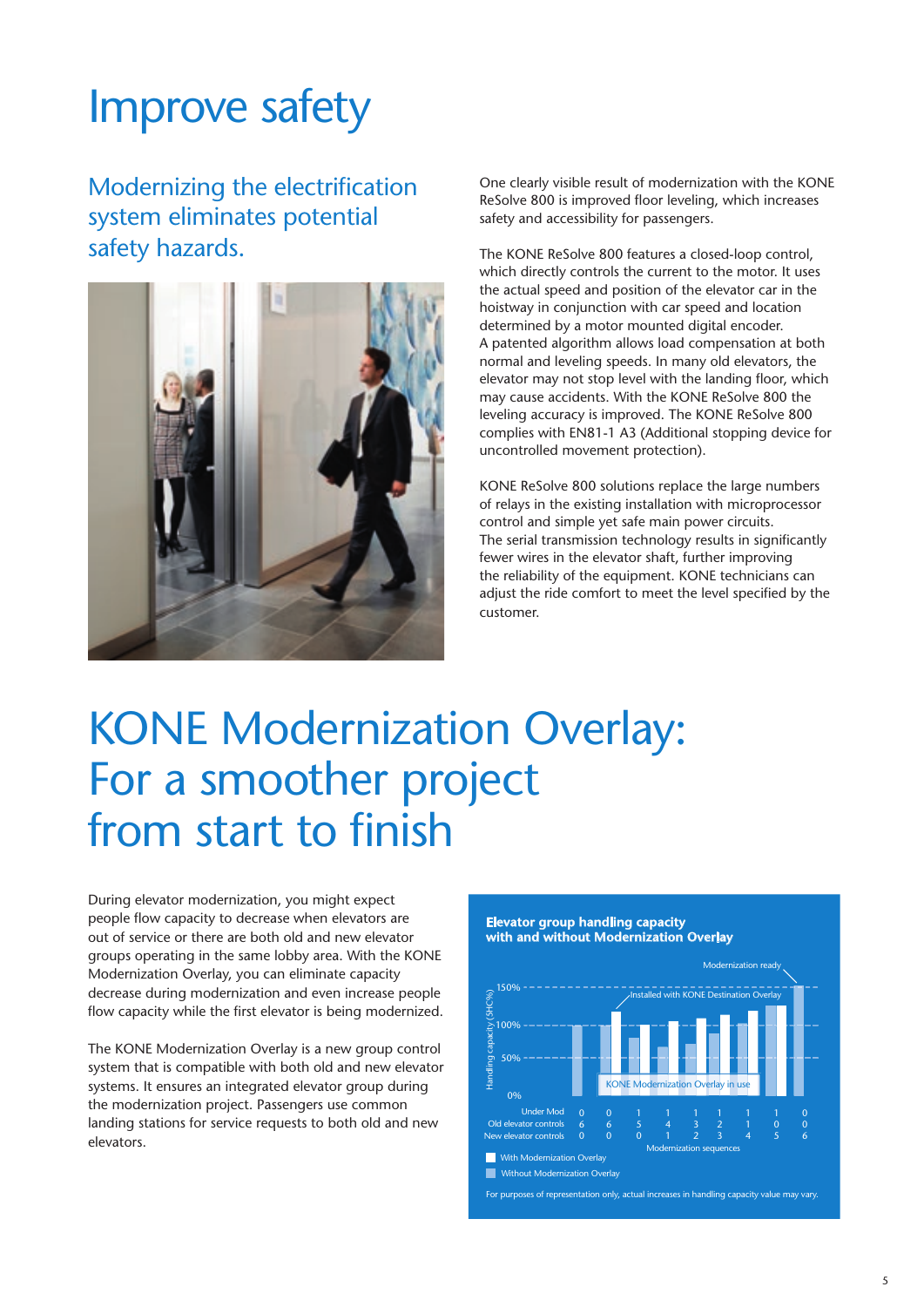# KONE regenerative drives for an energy-hungry world KONE regenerative drives 70 50 for an energy-hungry world 40 60

Up to 30% of the total electricity used by an elevator can be recovered. The regenerative drive brings cost savings over the lifetime of the equipment. can be considerable.

#### **Economical operation** omical operation

KONE regenerative drives continuously supply energy back to the power network during the braking phase. With the existing motor acting as a generator, the car, counterweight and braking system generate energy that is converted into electrical current. The regenerated power is 'clean' with low harmonic distortions. 1 -30 -10  $\overline{4}$ l I

#### Top quality ride comfort 70 50

The KONE drive system features adjustable acceleration and The NONE drive system reatures adjustable acceleration and<br>deceleration profiles. This allows the speed and acceleration curves to be 'programmed' to meet local expectations while optimizing the system's energy performance. receleration promes. This allows the speed and acceleration  $\overline{1}$ sleration profiles This allows the speed and acceleration es to be 'programmed' to meet local expectations while

### Savings up to 30% with KONE regenerative solution









Elevator speed Elevator speed <mark>Elevator</mark> spet 60

Input power

inpu<br>KW

 $0 - 1$ 10 -10

-10 -30 -20 - $-30 -40 -$ 

When a full car is going down or an empty car is going up, the system is regenerating energy into the building's power network.<br>-So, for most of the elevator's travel time, the system generates energy. When a full car is going down or an empty sar is going up the

Input power Regeneration power Regeneration power 70 50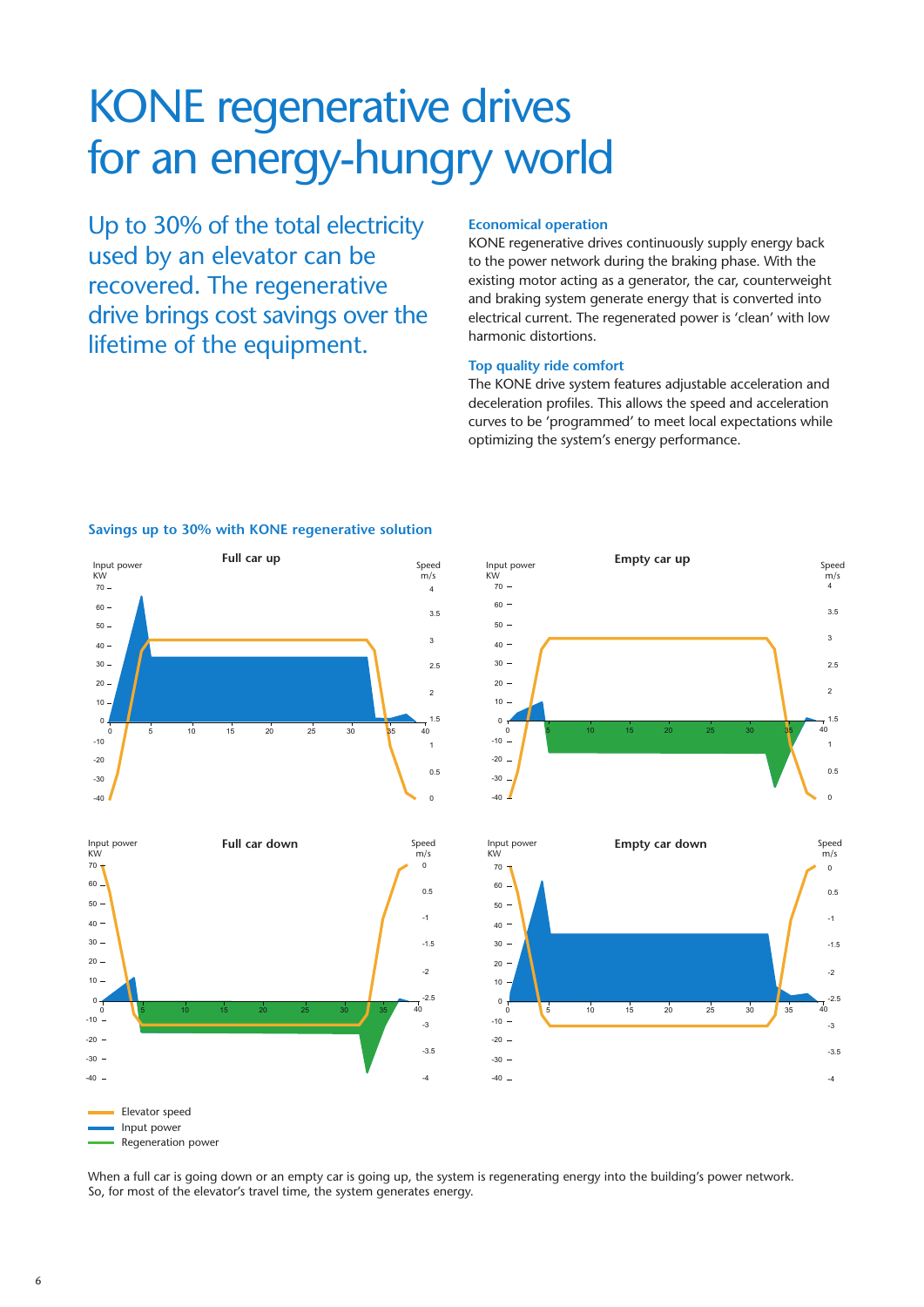### **70 Pirie Street, Adelaide, Australia**

*"KONE are currently upgrading the elevators at 70 Pirie with the first elevator now in service and the second ahead of schedule. The building owners and tenants are very happy with the new elevator and the way that the whole modernization is proceeding. The modernization includes their latest KONE ReSolve™ with Unity Drive controllers and KONE ReNova™ door equipment as well as design upgrades. I would have no hesitation in recommending the team at KONE to any prospective customers."*

*Elio Colalancia, Managing Director System Design Engineering Pty Ltd.*



### **Adjacent buildings at 239 George St. and 15 Adelaide St., Brisbane, Australia**

*"Upgrading these elevators with KONE ReSolve 800 has delivered two advantages. Their reliability has improved and they have provided significant energy savings due to the highly efficient drives. KONE has led the way with the first Quattro DC (Unity) drive operating in Australia."*

*Greg Smith, Lift Consultant Norman Disney & Young*

### **Emily Morgan Hotel, San Antonio, Texas, USA**

*As part of the renovation of 3 elevators, a study of energy usage was conducted to determine consumption before and after the modernization. Data showed a 45.7% reduction in Watt-hours and a 78% reduction in Volt-Amp hours. While cutting electricity consumption, the KONE ReSolve 800 also improves passenger handling capacity.* 

*"The energy savings this product delivers is a windfall for us. It wasn't on our radar. We were used to paying our electric bill and were interested in an upgrade to improve service and reliability. KONE showed us we could have more. I am comforted in knowing we will have elevator service for the foreseeable future that costs less and is more reliable. I am very happy with KONE's service."*

*William P. Brendel, General Manager Emily Morgan Hotel*